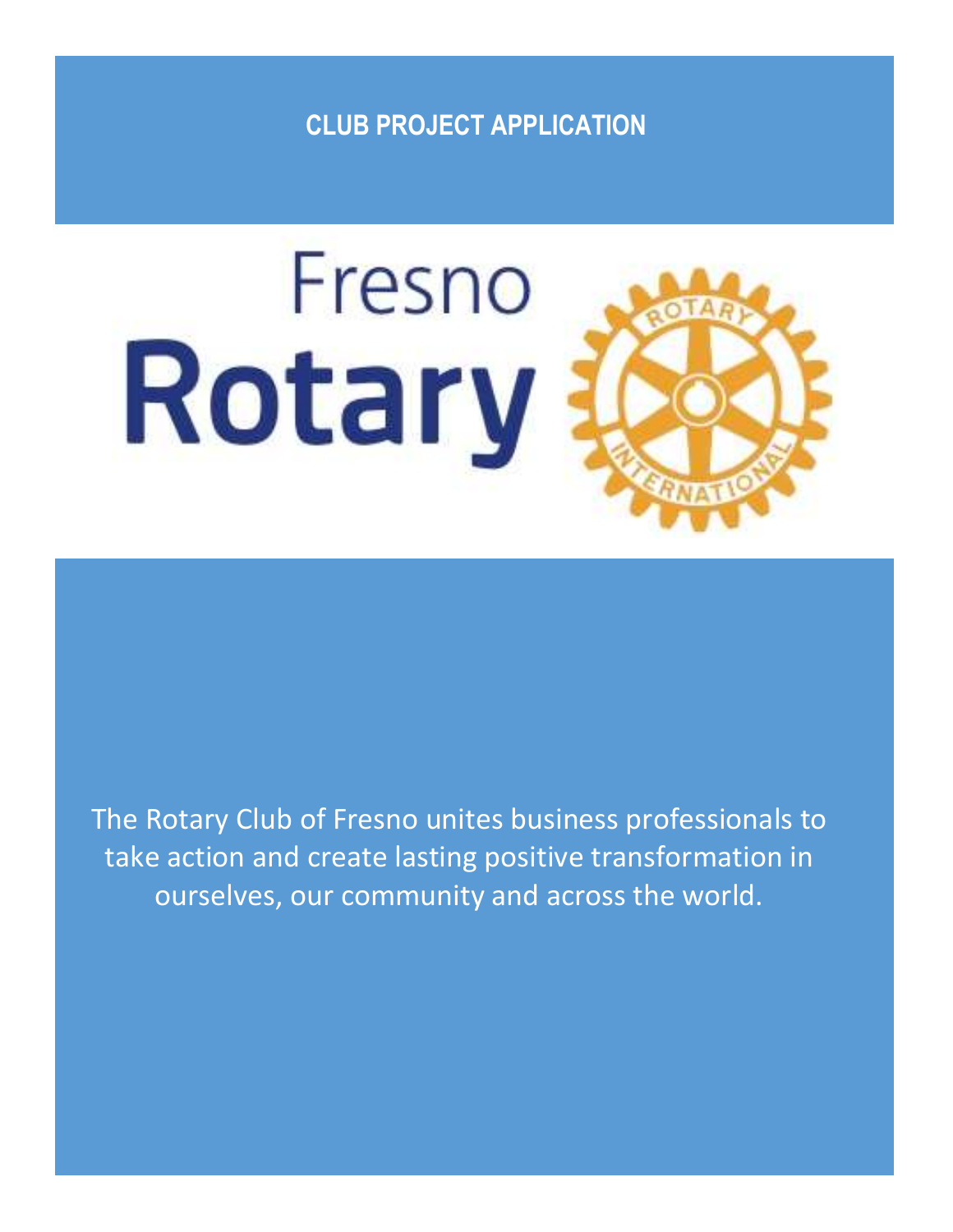

## **CLUB PROJECT & GRANT APPLICATION OVERVIEW**

**REQUIREMENTS:** All **Club Project and Grant Applications (Applications)** require a club member project advocate. That advocate cannot be a current Club board or staff member or a board or staff member of the beneficiary organization; however, Club board members and staff may choose to serve on the project. Applications must be signed by the club advocate and have at least four additional club members willing to serve on the project.

**TIMELINE:** Applications for the Club's upcoming fiscal year (July 1-June 30) are **DUE APRIL 15 OF EACH YEAR**. Please include detail of expenditures and quotes from vendors, if possible. The Avenues of Service Directors (Club, Community, International, Vocational or Youth) will review applications, and, if approved, forward it on for consideration to the Club Board of Directors. The application process will be completed by the end of July.

**EVALUATION CRITERIA:** All submitted Applications must be complete. Incomplete Applications will not be considered.

**THINGS TO REMEMBER:** Fresno Rotary 501(c)(4) by tax status promotes social welfare and is interested in the meeting the needs of large numbers of people.

Fresno Rotary Foundation 501(c)(3) by tax status provides grants to other organizations that strive to give relief to the poor, the distressed, or the underprivileged; advancement of education or science; construction or maintenance of public buildings, monuments, or works; lessening neighborhood tensions; eliminating prejudice and discrimination; defending human and civil rights secured by law; and combating community deterioration and juvenile delinquency.

Both Fresno Rotary and Fresno Rotary Foundation do not provide grants to:

- Individuals; (except Club scholarships)
- Tax supported governmental agencies (e.g., fire, police), but will consider special projects for public and private schools;
- Organizations or projects outside the greater Fresno area;
- Administration or on-going operating expenses (such as training, debt reduction, computer software and office equipment that does not impact the general public)
- Political projects or those that are primarily related to a political cause;
- Religious organizations for religious purposes;
- Sabbatical leaves or scholarly research;
- Travel, tours and trips;
- Endowments and memorials; or
- Fundraising events, such as sponsorships and incentives.

**FUNDING AVAILABILITY:** Approved funds will be available after August 1 of each year. Please request funds only when the project is ready to begin. Requests for the release of funds must be made by the project advocate to the office with approval by the sponsoring Avenue of Service Director along with the necessary disbursement information included on the proposal.

**ASKS AND IMPROMPTU FUNDRAISING:** To create value for our members, we discourage asks throughout the year. This process meets Rotary's Four-Way Test as well as Fresno Rotary's vision statement. Applications received after April 15 may be considered by the Board of Directors, however, due to budgetary or conflicting limitations, projects and grants may be deferred.

**REQUIRED PROJECT REPORTING:** The Club advocate is responsible for submitting the Report Form as soon as the project is complete, but no later than May 15. Reporting is an essential accountability step and not completing a report suspends eligibility for future projects and being an advocate for future projects until resolved with the Club's Board of Directors.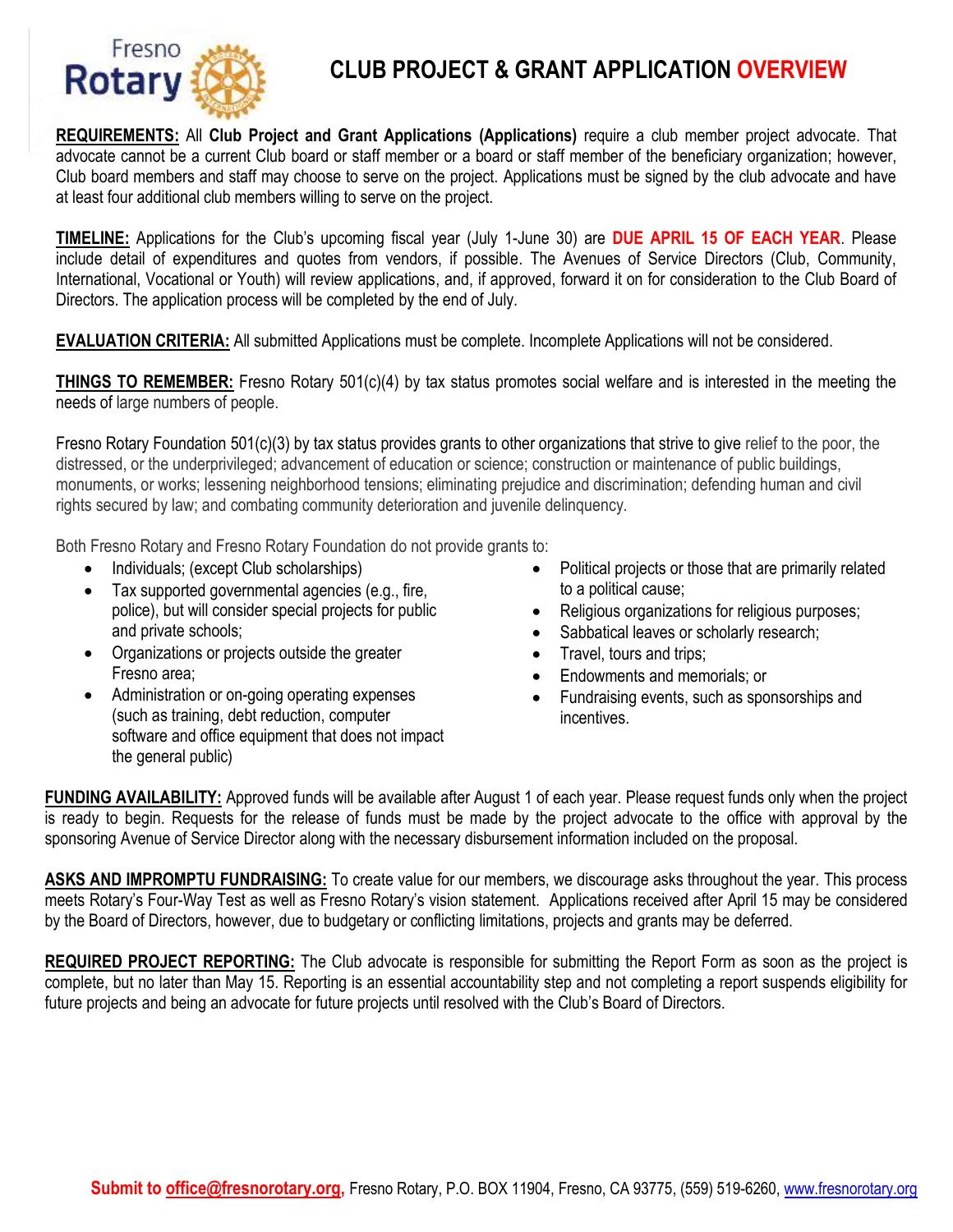

**2015 Fresho**<br>**2 CLUB PROJECT & GRANT APPLICATION DUE NO LATER THAN APRIL 15**

- 1. NAME OF PROJECT:
- 2. CLUB MEMBER ADVOCATE (cannot be a Club or requesting organization board or staff member):
- 3. PROJECT MEMBERS: Minimally four Club members in addition to the advocate are required (additional members are welcomed and can be included on an additional page)
	- 1.

3.

2.

4.

- 4. How will this Project meet the Rotary Club of Fresno Vision Statement: "The Rotary Club of Fresno unites business professionals to take action and create lasting positive transformation in ourselves, our community and across the world."
- 5. How will this Project meet the highest needs and be impactful to the greater Fresno Community? If an International Project, how will it meet the highest needs and be impactful of those on a global basis? How was this determined?
- 6. How will this Project become sustainable?
- 7. Timeline for Project—Start date  $(M/Y)$ :  $/$  End Date  $(M/Y)$ :  $/$
- 8. How will this Project recognize Fresno Rotary as well as include the Fresno Rotary Logo?
- 9. Disclose any conflicts of interest (state if none):

#### GRANT DETAILS:

- 10. Amount requested: \$
- 11. Explain the breakdown of the amount requested:

| . | $ -$ |
|---|------|
|   |      |
|   |      |

Include quotes from vendors (if possible) with application. If applicable, include breakdown of revenue and expenses from prior projects.

12. Will this project receive funding from other sources? Do you plan to solicit partnerships or outside of club funding to offset expenses? If so, please explain:

| /ENUE<br>RF<br>╶<br>$-$ | <b>AMOUNT</b> |
|-------------------------|---------------|
|                         |               |
|                         |               |

13. Funding for these Applications are partly raised from Rotary meeting raffles. If selected, do you have potential raffle item(s) to support future Applications?

BY COMPLETING AND SUBMITTING THIS APPLICATION, YOU ARE ACKNOWLEDGING YOU HAVE REVIEWED THE OVERVIEW PAGE AND REPORT FORM REGARDING CLUB APPLICATIONS AND ACKNOWLEDGE A REPORT FORM IS REQUIRED FOR SUBSEQUENT FUNDING CONSIDERATION FOR FUTURE PROJECTS AS WELL AS BEING AN ADVOCATE FOR FUTURE PROJECTS. IF APPROVED, REPORT FORM AND SUPPORTING DOCUMENTATION (RECEIPTS/ INVOICES/ PHOTOS) ARE DUE AS SOON AS THE PROJECT IS COMPLETE, BUT NO LATER THAN MAY 15 OF THE FUNDED YEAR. ALL RECIPIENTS ARE REQUIRED TO SIGN A GRANT TERMS AND CONDITIONS FORM UPON RECEIPT OF CHECK.

Date: \_\_\_\_\_\_\_\_\_\_\_\_\_\_\_\_\_\_\_\_\_\_\_Club Member Advocate: \_\_\_\_\_\_\_\_\_\_\_\_\_\_\_\_\_\_\_\_\_\_\_\_\_\_\_\_\_

**CLUB USE ONLY: 1.** Avenue of Service (Circle one): Club Community International Vocational Youth **2.** Prior Grant Report Form Summited: YES NO

**Submit to [office@fresnorotary.org,](mailto:office@fresnorotary.org)** Fresno Rotary, P.O. BOX 11904, Fresno, CA 93775, (559) 519-6260, [www.fresnorotary.org](http://www.fresnorotary.org/)